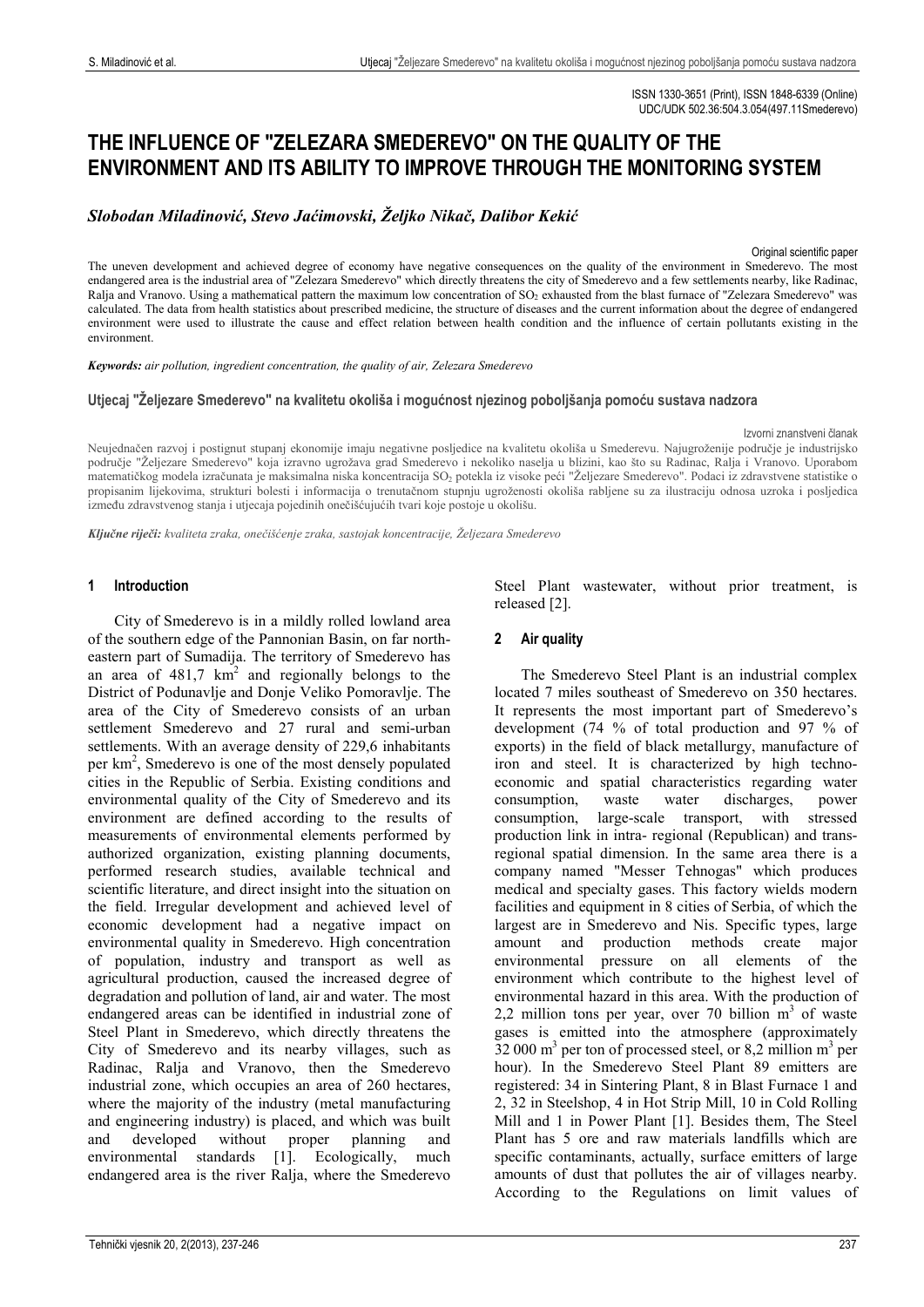emissions, of these 89 listed emitters, at 18 of them continuous measurements are required, at 55 of them individual measurements are required, while 10 emitters require no measuring emissions of pollutants. Until the year 2005 continual measurements had not been done in the Steel Plant but only individual measurements on individual emitters. Measurements were conducted by the

Institute "1 Maj" from Nis. At the end of year 2005, "U. S. Steel Serbia" started the measurements in accordance with the Regulations on limit values of emissions, the method and terms of measuring and data recording. Measurement was carried out by the Department of Public Health "Pomoravlje" from Cuprija.

| were performed in September $\div$ October 2010. | Table 1 View of the emitters given by the Steel Plant units where the limit values of the emission of powder substances were exceeded (measurements |  |  |  |  |  |  |  |  |  |  |
|--------------------------------------------------|-----------------------------------------------------------------------------------------------------------------------------------------------------|--|--|--|--|--|--|--|--|--|--|
|                                                  |                                                                                                                                                     |  |  |  |  |  |  |  |  |  |  |

| Unit                              | Emitter | Emitter title                                                     | Purifier type                    | Measured values.<br>$mg/m^3$ | Limit value of<br>emission, $mg/m3$ | Emitted quantities,<br>kg/h |
|-----------------------------------|---------|-------------------------------------------------------------------|----------------------------------|------------------------------|-------------------------------------|-----------------------------|
|                                   | $E2-22$ | Central stack                                                     | Battery cyclone<br>Ven. scrubber | $71 \div 82$                 | 50                                  | 31                          |
| Sintering plant                   | $E2-25$ | Dedusting freezer<br>system                                       | Scrubber                         | $100 \div 105$               | 50                                  | 3                           |
|                                   | $E2-27$ | Electric filter No 2                                              | Electric filter                  | $87 \div 96$                 | 50                                  | 4                           |
|                                   | $E2-28$ | Cooling                                                           | Multi cyclone                    | $91 \div 98$                 | 50                                  | 36                          |
| <b>Blast Furnace</b><br>1 and $2$ | $E3-1$  | Object No 2350<br>Exit No 3                                       |                                  | $94 \div 99$                 | 50                                  | 43                          |
|                                   | $E4-1$  | Emitter of the Drier                                              | Battery cyclone                  | $104 \div 112$               | 50                                  |                             |
|                                   | $E4-2$  | Emitter of bunker<br>dedusting                                    | Battery cyclone                  | $138 \div 147$               | 50                                  | $\overline{c}$              |
| Steel shop                        | $E4-3$  | Emitter of<br>desulphurization                                    |                                  | $730 \div 810$               | 50                                  | 40                          |
|                                   | $E4-15$ | Dedusting system of<br>angle conveyor and<br>reversible transport | Baggy filter                     | $132 \div 140$               | 50                                  |                             |
| Cold rolling mill                 | $E6-7$  | Emitter of<br>continuous<br>annealing line                        |                                  | $9,7 \div 11,3$              | 5                                   |                             |

The amount of powder matter emitted into the atmosphere of the primary emission, calculated based on the gas flow through the flue is also large scale, not only on the emitter where the emission limit values were exceeded, but also on the other emitters. Additional air pollution, which comes from the powder matter, occurs by the so called secondary emission, during outpouring iron and steel, and cannot be measured. By activating Blast Furnace number 2 and parallel operation of both furnaces, there was significant excess of limit values of powder matter emission which is why existing filters built on the emitters do not provide the necessary air protection measures.

**Table 2** Annual statistics of hourly values of polluting matters  $SO_2$ ,  $NO_2$ and suspended particles  $PM_{10}$ , between  $1.1.2011 \div 31.12.2011$  at the measuring point Radinac [3]

| $\mu$ casuring politic Naumac $\sigma$   |                        |                 |                        |  |
|------------------------------------------|------------------------|-----------------|------------------------|--|
| Parameter                                | SO <sub>2</sub>        | NO <sub>2</sub> | $PM_{10}$              |  |
|                                          | $\mu$ g/m <sup>3</sup> | $\mu g/m^3$     | $\mu$ g/m <sup>3</sup> |  |
| <b>Annual statistics of daily values</b> |                        |                 |                        |  |
| Limit Values - $LV$                      | 125                    | 85              | 50                     |  |
| Minimum                                  | 8,1                    | 2,6             | 17,1                   |  |
| Maximum                                  | 131,8                  | 53,1            | 354,8                  |  |
| Number of days $> LV$                    |                        | 0               | 255                    |  |
| <b>Annual statistics of daily values</b> |                        |                 |                        |  |
| Limit Values - $LV$                      | 350                    | 150             |                        |  |
| Minimum                                  | 6.9                    | 0.0             | 4,7                    |  |
| Maximum                                  | 602,9                  | 132,9           | 1063,7                 |  |
| Number of days $> LV$                    |                        | 0               |                        |  |

Since 2007, three automatic analysers for monitoring air quality were placed in Smederevo, one in the centre of the town, and two nearby the Steel Plant (Radinac and

Ralja). This is how the comprehensive study of the quality of environment and its impact on public health began.

**Table 3** Annual statistics of hourly values of polluting matters  $SO_2$ ,  $NO_2$ and suspended particles  $PM_{10}$ , between  $1.1.2011 \div 31.12.2011$  at the measuring point Ralia [3]

| $\frac{1}{2}$<br>Parameter        | SO <sub>2</sub><br>$\mu$ g/m <sup>3</sup> | NO <sub>2</sub><br>$\mu$ g/m <sup>3</sup> | $PM_{10}$ $\mu$ g/m <sup>3</sup> |
|-----------------------------------|-------------------------------------------|-------------------------------------------|----------------------------------|
| Annual statistics of daily values |                                           |                                           |                                  |
| Limit values - $LV$               | 125                                       | 85                                        | 50                               |
| Minimum                           | 9,1                                       | 3,9                                       | 16,2                             |
| Maximum                           | 130,7                                     | 52,9                                      | 251,3                            |
| Number of days $> LV$             | 1                                         | 0                                         | 205                              |
| Annual statistics of daily values |                                           |                                           |                                  |
| Limit values - $LV$               | 350                                       | 150                                       |                                  |
| Minimum                           | 6,8                                       | 0.9                                       | 3,2                              |
| Maximum                           | 618,0                                     | 131,1                                     | 1174,1                           |
| Number of days $> LV$             | 5                                         |                                           |                                  |

Besides these listed pollution matters, there is most of the carbon monoxide (CO) in flue gases, about 25 000 tons. In waste gas there are about 10.000 tons of sulphur dioxide  $(SO<sub>2</sub>)$  and approximately 1500 tons of nitrous oxide  $(NO<sub>x</sub>)$ . Waste gas contains dust, whose amount depends on the quality of raw material and production process. It was calculated that the production and processing of one ton of iron, produces about  $100 \div 120$ kg of dust, sludge and scale, which means that during the production of 2,2 million tons of iron, 200.000 tons of dust is released into the atmosphere every year. Besides the dust, in Blast Furnace gas, there is 30 % of carbon monoxide, which is burnt after the purifying on so called "fluyere" before going into the atmosphere. In year 2005,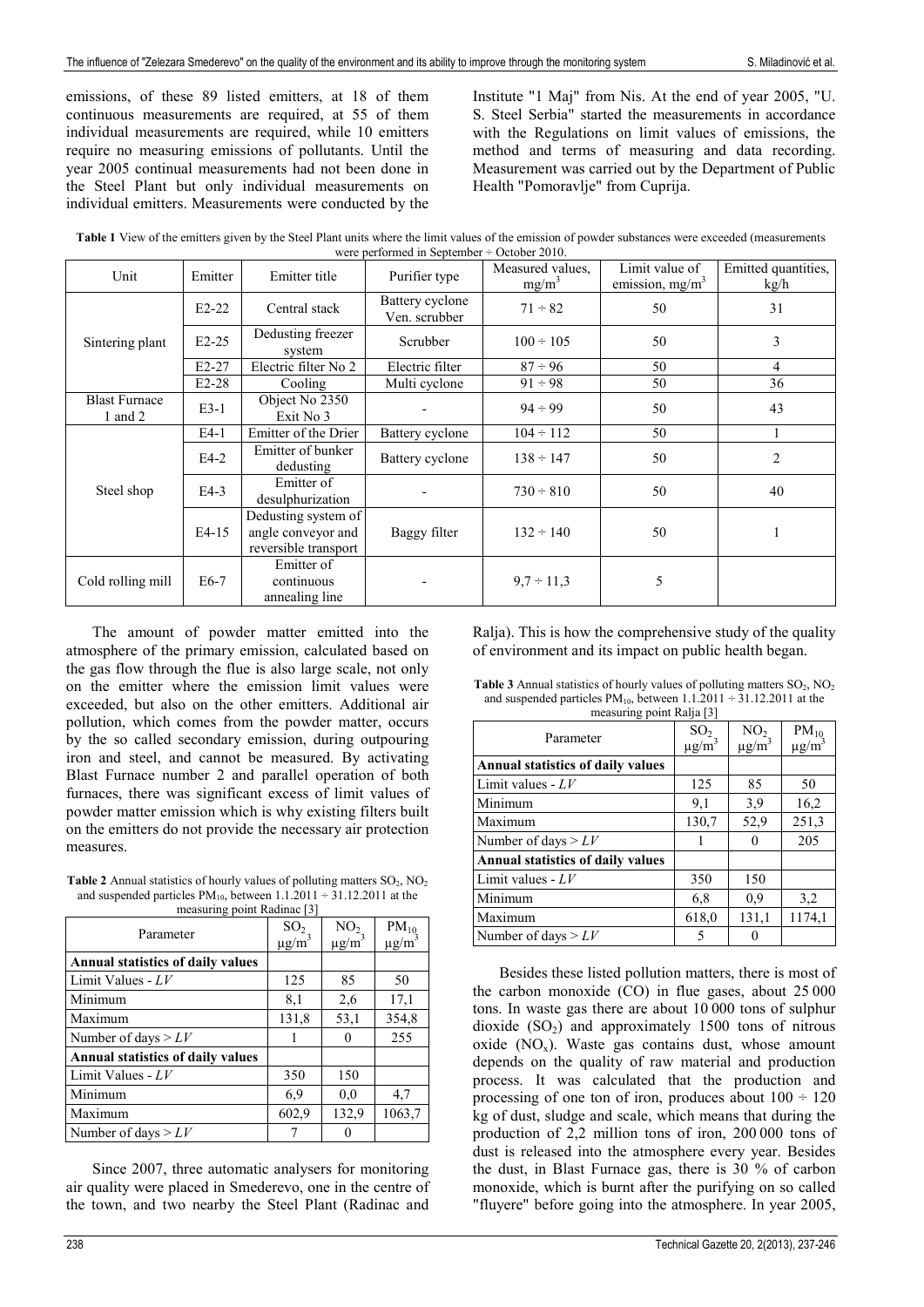the accident occurred due to no burning and an uncontrolled release into the atmosphere. How dangerous the situation was, can be illustrated by the fact that the CO concentration of 0,4 % in the air is practically fatal. Since then, the other "fluyere" for burning Blast Furnace gas was mounted. However, all emitters do not have multistage purification, because the waste gases are not used, but released into the atmosphere. If there is purification, its efficiency depends on the type of device and physical-chemical characteristics of dust particles. If their size is below 10 μm, existing device cannot segregate them. Such particles are coal dust particles. In the atmosphere, along with the waste gas,  $7000 \div 10000$ tons of different physical and chemical composition of dust is emitted [1]. Besides those sources, in the Steel Plant there are six different landfills of raw materials and by-products. They represent specific particulate dust pollutants, so called linear surface sources. Raw material landfill (of ore, coke and limestone) is located right next to the houses of Radinac and Vranovo inhabitants. In times of huge pyramids of raw materials formation or their taking for the production process, especially in adverse weather conditions (weather with no rainfall during the Kosava- cold, very squally south-eastern wind found in Serbia and some nearby countries) heavy air pollution by dust particles that are larger in diameter occurs. A rapid deposition in the immediate vicinity of the village occurs, so residents do not even open the windows on their houses. Crops also suffer extensive damage which cannot be seen by direct observation. More than twenty years ago, the projects for reducing dust emissions from landfills by wetting or lime milk pouring were conceived, but none of those projects were ever realized.

Air control program identified the measuring points for measuring the content of heavy metals (lead, arsenic, cadmium, nickel, chromium, manganese and iron) in suspended particles  $PM_{10}$ , and content of polycyclic aromatic hydrocarbons (PAH) in suspended particles  $PM_{10}$  (pyrene and benzo(a)pyrene). One measuring point is located in the centre of the Town of Smederevo, the other one in Ralja, nearby Smederevo Steel Plant. Measurements are done once a week by the City Institute of Public Health from Belgrade. Daily analysis of measurement results in observed one-year period, lead us to the following conclusion: average 24 hour concentration of total suspended particles of  $PM_{10}$ exceeded the limit value  $(50 \text{ }\mu\text{g/m}^3)$  in 23 of 114 measurements in total. The maximum recorded concentration was 22  $\mu$ g/m<sup>3</sup> in November. Average 24hour concentration of total suspended particles of  $PM_{10}$ exceeded the tolerable value (75  $\mu$ g/m<sup>3</sup>) in 26 of 114 measurements in total. In suspended particles up to 10 μm  $(PM_{10})$  the concentrations of benzo(a)pyrene (BaP) and heavy metals As, Cd, Hr, Mn and Pb were investigated. Concentrations exceeding BaP were registered in 55 measurements. Target value (TV) for tested heavy metals were exceeded for Arsenic (As) in 24 measurements and Nickel (Ni) in 10 measurements. Other heavy metals for which the prescribed target value exists were within the values or below them. High values of benzo(a)pyrene were observed during the heating season (October ÷ March), and in the period from April to October these values were significantly lower and periodical. According

to the reported results of measurements we have tried to present the exceeding of measuring parameters in the air in the city of Smederevo, for the period from November 2010 to December 2011 in Tab. 4.

**Table 4** Monthly average concentrations of heavy metals in suspended particles PM<sub>10</sub> in 2011, for measuring point "Centar za kulturu" in Smederevo (City Institute of Public Health from Belgrade).

| omederevo (City modiume of I done freature home Defigure). |                   |                         |                   |                   |                   |                   |                   |  |  |  |  |  |
|------------------------------------------------------------|-------------------|-------------------------|-------------------|-------------------|-------------------|-------------------|-------------------|--|--|--|--|--|
| Month                                                      | As                | C <sub>d</sub>          | Cr                | Fe                | Mn                | Ni                | Pb                |  |  |  |  |  |
|                                                            | ng/m <sup>3</sup> | ng/m <sup>3</sup>       | ng/m <sup>3</sup> | ng/m <sup>3</sup> | ng/m <sup>3</sup> | ng/m <sup>3</sup> | ng/m <sup>3</sup> |  |  |  |  |  |
| I                                                          | 5,4               | 0,7                     | 12,2              | 1240,2            | 14,3              | 19,5              | 24,4              |  |  |  |  |  |
| П                                                          | 9,4               | 0.6                     | 8.9               | 687,4             | 12,2              | 16,3              | 20,0              |  |  |  |  |  |
| Ш                                                          | 5,5               | 0,5                     | 7,1               | 697               | 16,2              | 12,5              | 12,6              |  |  |  |  |  |
| IV                                                         | 9,4               | 0.6                     | 12,6              | 687.4             | 12,2              | 16,3              | 20,0              |  |  |  |  |  |
| V                                                          | 3,7               | 0,6                     | 4,6               | 2043,9            | 32,9              | 4,9               | 21,5              |  |  |  |  |  |
| VI                                                         | 1,2               | 0.1                     | 5.6               | 1573,2            | 29,4              | 5,5               | 9,9               |  |  |  |  |  |
| VII                                                        | 2,1               | 0.3                     | 2,6               | 1700,6            | 28,7              | 8.7               | 18,4              |  |  |  |  |  |
| VIII                                                       | 1.4               | 0.3                     | 3,7               | 1493,7            | 46,7              | 3.8               | 6,6               |  |  |  |  |  |
| IX                                                         | 1,5               | 0.3                     | 3,5               | 1958,7            | 32,1              | 3,0               | 14,8              |  |  |  |  |  |
| X                                                          | 5,7               | 2.9                     | 4,2               | 770,9             | 41,8              | 12,6              | 30,3              |  |  |  |  |  |
| XI                                                         | 10,0              | 0.6                     | 2,1               | 654,0             | 16,8              | 14,9              | 21,8              |  |  |  |  |  |
| XII                                                        | 6,5               | 0.4                     | 4,2               | 1114,1            | 15,7              | 23,2              | 13,6              |  |  |  |  |  |
|                                                            |                   | • Value above the limit |                   |                   |                   |                   |                   |  |  |  |  |  |

| <b>Table 5</b> Monthly average concentrations of benzo(a) pyrene and     |
|--------------------------------------------------------------------------|
| suspended particles of $PM_{10}$ in 2011, for measuring point "Centar za |
| kulturu" in Smederevo (City Institute of Public Health from Belgrade).   |

|                      | benzo(a)pyrene    | .<br>$PM_{10}$         |  |  |
|----------------------|-------------------|------------------------|--|--|
| Month                | ng/m <sup>3</sup> | $\mu$ g/m <sup>3</sup> |  |  |
| Ī                    | 3,9               | 50,4                   |  |  |
| П                    | 6,4               | 95,6                   |  |  |
| Ш                    | 3,1               | 72,1                   |  |  |
| IV                   | 0,2               | 33,8                   |  |  |
| V                    | 0,2               | 40,3                   |  |  |
| VI                   | 0,3               | 38,2                   |  |  |
| VII                  | 0,3               | 31                     |  |  |
| VIII                 | 0,1               | 39,9                   |  |  |
| IX                   | 0,4               | $\overline{49,3}$      |  |  |
| X                    | 5,3               | 65,0                   |  |  |
| XI                   | 9,8               | 126,4                  |  |  |
| XII                  | 7,5               | 98,7                   |  |  |
| Uglua show the limit |                   |                        |  |  |

Value above the limit

**Table 6** Exceeding the measuring parameters in the air in the City of medereve for the period from November 2010 to De

| Parameter                                                      |                        | $PM_{10}$                                                                                                         | BaP                    | As                     | Ni                    | Total                    |  |  |  |  |  |  |  |
|----------------------------------------------------------------|------------------------|-------------------------------------------------------------------------------------------------------------------|------------------------|------------------------|-----------------------|--------------------------|--|--|--|--|--|--|--|
|                                                                | L V                    | TV                                                                                                                | L V                    | VT                     | VT                    | number of<br>measurement |  |  |  |  |  |  |  |
| $%$ over<br>LV                                                 | 21,92<br>$\frac{0}{0}$ | 22,80<br>$\frac{0}{0}$                                                                                            | 48,24<br>$\frac{0}{0}$ | 21,05<br>$\frac{0}{0}$ | 8,77<br>$\frac{0}{0}$ | 114                      |  |  |  |  |  |  |  |
| Limit<br>values                                                | 50                     | 75<br>$\mu$ g/m <sup>3</sup>   $\mu$ g/m <sup>3</sup>   ng/m <sup>3</sup>   ng/m <sup>3</sup>   ng/m <sup>3</sup> | 1,0                    | 6,0                    | 20,0                  |                          |  |  |  |  |  |  |  |
| $LV$ - Limit value, $TV$ - Tolerant value, $VT$ - Value target |                        |                                                                                                                   |                        |                        |                       |                          |  |  |  |  |  |  |  |

The percentage of exceeding limit and tolerant values for suspended particles matter  $PM_{10}$ , benzo(a)pyrene and heavy metals in suspended particles up to 10  $\mu$ m, exceeds the prescribed values given in the Regulation on the conditions for monitoring and requirements of air quality ("Official Gazette of Republic of Serbia", No. 11/2010 and 75/2010).

Average 24 hour concentration of suspended particles of PM<sub>10</sub>, exceeded the limit value of 50  $\mu$ g/m<sup>3</sup>,) in over 42,98 % of measurements. The concentration of benzo(a) pyrene was over limit value of 1  $\mu$ g/m<sup>3</sup> in 48,24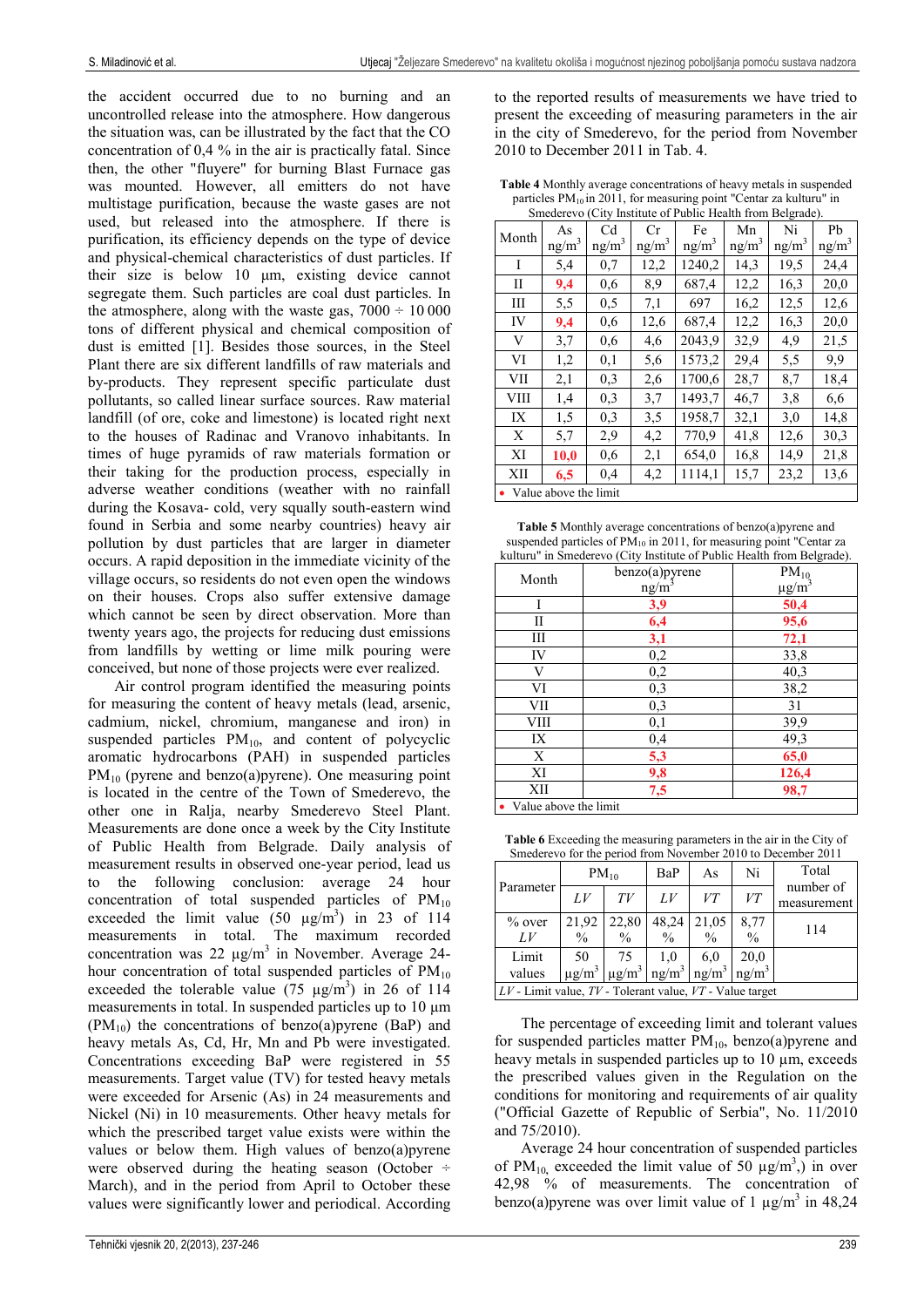% of the measurement. Arsenic concentrations exceeded the target value in 21,05 % of measurements, and target values for Nickel are exceeded in 8,77 % of measurements. According to recommendations of World Health Organization, exceeding of these parameters in the ambient air must not be more than 10 % for measurement period of one year. The obtained values of pollutants in the City of Smederevo show that the air quality is more threatened during the winter period, while some parameters such as suspended particles threaten the air quality through the whole year. The consequences of polluted air also are the "acid rains" falling down even up to nine months a year. In addition to these factors, a pier located in the city core near the Smederevo Fortress also has an adverse effect on air quality. In this area, the coast has been in the function of trade in goods, building materials, metallurgical material (ore and coke), grains, fertilizers, liquid fuels and others. Annual ship loading and unloading is approximately 800 and these ships carry million tons of goods. Pollution occurs as a result of material transport and transport equipment [4].

If we assume that the total quantity of gas and dust emissions was retained in the space of the City of Smederevo and evenly disposed, in one year the entire surface up to a height of 150 meters would be found in the exhaust gas and dust, so all residents would have to breathe only gas and dust. However, fortunately for the inhabitants, the advantages of geographical position and movement of the atmosphere, the emitted gas and dust spread out in much larger space, which significantly reduces the percentage of pollutants. By the Wind rose analysis we can conclude that the south and south-east wind, formally known as the Kosava, predominates in Smederevo. The prevailing circulation of air masses in the north south direction is the result of orographic factors, actually spreading from the Velika Morava valley. Since the Steel Plant is southeast of Smederevo, such movements of air masses present mitigating circumstances, especially if we know that the Kosava is a winter wind, and we pointed out that gas emissions are increased in winter. Movements of air depression and anticyclones across Pannonia and northern parts of Velika Morava, slightly reduce air pollution in Smederevo. Nevertheless, we can say, based on all those things, that the air in Smederevo is a third category, excessively polluted air.

## **3 Calculation model for maximum concentrations of air pollution**

Determining the condition of air pollution by applying a mathematical model of distribution of air pollution allows the simulation of spreading of harmful substances for different assumed emission intensities in known topological, urban and meteorological situation. Using a mathematical model one can get the real picture of the events related to the dispersion of pollutants, which can be used as a basis for assessing the potential risks and resolving technical protection systems. Sulphur dioxide is an obligatory component of air pollution, especially in urban areas. It is a product of fossil and other fuels combustion, especially those rich in sulphur. It also occurs in the processing of mineral ores that contain sulphur in their composition (in obtaining iron and other metals which contain sulphide compounds). During the work, we tried using a mathematical model to calculate the distribution of  $SO<sub>2</sub>$  in case of the Smederevo Steel Plant, actually Blast Furnace as an emitter, in the wellknown topological and meteorological situation. Using this model, we assume that all the air pollution is emitted from the furnace chimney and we have calculated at which distance from the chimney of the forge is the maximum concentration of  $SO<sub>2</sub>$  and what is its value. The procedure for finding ground concentrations of harmful gaseous substances, listed in this section, is part of the standards which are used in engineering practice during the facility designing with emissions of harmful substances. The goal of the standard is that for the appropriate installed power (and other characteristics of the source) the emissions of harmful gases and their accordance with the legislation are estimated. The procedure is performed in accordance with the empirical and theoretical models used in the field of air pollution [5].

The maximum value of ground-level concentrations of pollutants in  $(mg/m<sup>3</sup>)$  in the case of the exhaust of gaseous substances from a single point source with a round opening, in the event of adverse weather conditions, at the distance  $x_M$  (m) from the source is:

$$
c_{\mathbf{M}} = \frac{A \cdot M \cdot F \cdot m \cdot n \cdot \eta}{H^2 \sqrt[3]{V_1 \cdot \Delta T}},\tag{1}
$$

where *A* is a coefficient which depends on the temperature stratification of the atmosphere; *F* is a dimensionless factor, which reflects the speed of deposition of pollutants in the atmosphere; *M* (g/s) is the mass of ejected harmful substances into the atmosphere per unit of time, *m* and *n* are the coefficients characterizing the conditions of the release of harmful substances from the opening of the source;  $H(m)$  is the height of the source of pollutants above the earth's surface,  $\eta$  is a dimensionless factor which characterizes the influence of terrain on harmful substances spreading,  $\Delta T$  ( $^{\circ}$ C) is the temperature difference between the gas mixture coming from the source and the ambient air temperature;  $V_1$  (m<sup>3</sup>/s) gases expense determined by the formula

$$
V_1 = \frac{\pi \cdot D^2}{4} v_0,\tag{2}
$$

where  $D$  (m) is diameter of opening at the source,  $v_0$  (m/s) average speed discharge of harmful substances in the gaseous form from opening at the source.

$$
f = 1000 \cdot \frac{v_0^2 \cdot D}{H^2 \cdot \Delta T},\tag{3}
$$

$$
v_{\rm M} = 0.65 \cdot \sqrt[3]{\frac{V_1 \cdot \Delta T}{H}}.
$$
\n(4)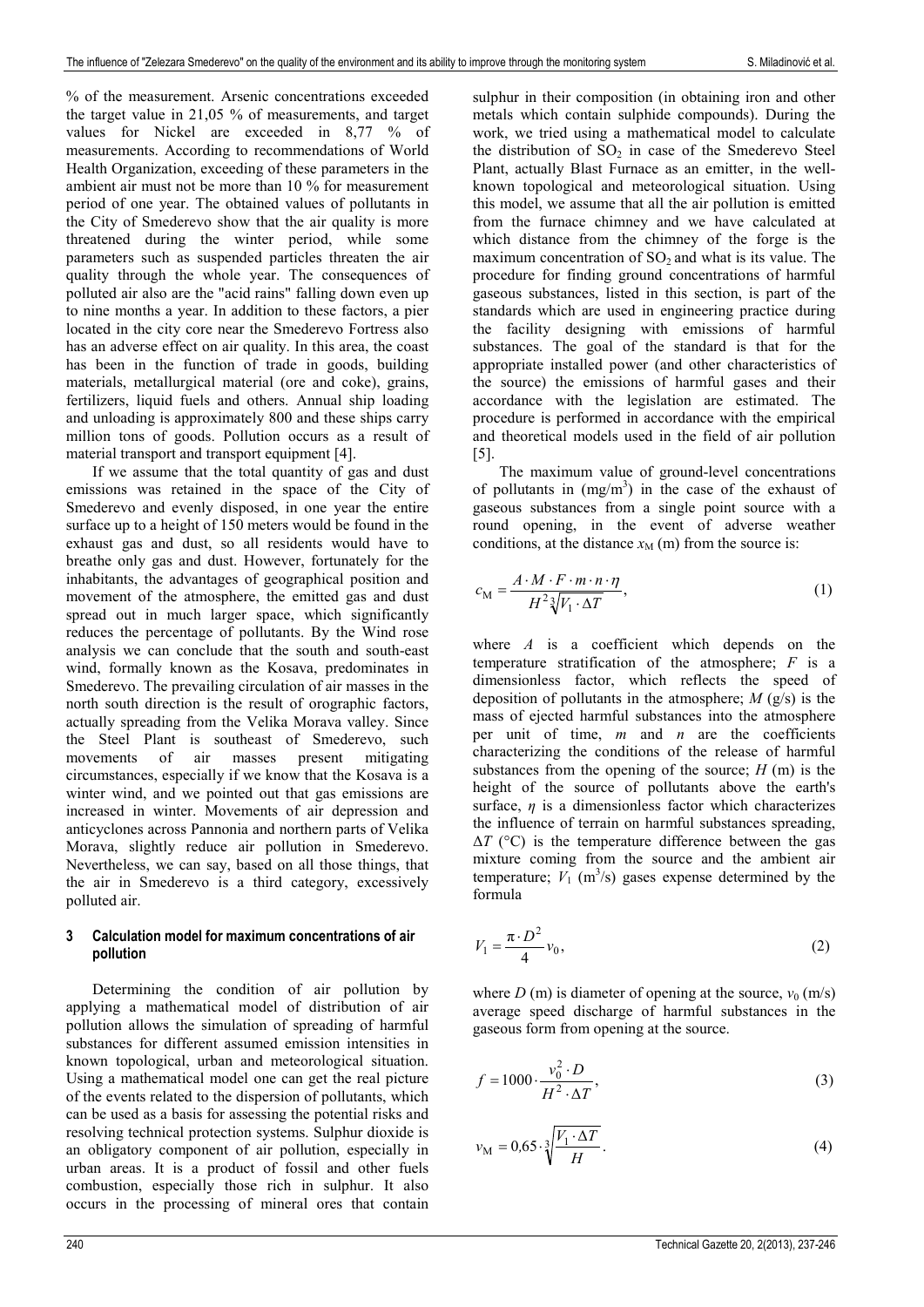Dangerous wind speed  $u_M$  (m/s) at the central stack level which gives the highest value of ground concentration of harmful matter is:

$$
u_{\rm M} = v_{\rm M} \cdot (1 + 0.12 \cdot \sqrt{f}); v_{\rm M} > 2, \tag{5}
$$

$$
v_M' = 1.3 \cdot \frac{v_0 \cdot D}{H},\tag{6}
$$

$$
f_{\rm e} = 800 \cdot v_{\rm M}^3 \,,\tag{7}
$$

$$
m = \frac{1}{0.67 + 0.1 \cdot \sqrt{f} + 0.34 \cdot \sqrt[3]{f}}; f < 100,\tag{8}
$$

$$
n=1; v_M \ge 2, \tag{9}
$$

$$
x_{\rm M} = \frac{5 - F}{4} \cdot d \cdot H,\tag{10}
$$

$$
d = 7 \cdot \sqrt{\mathbf{v}_{\mathbf{M}}} \cdot (1 + 0.28 \cdot \sqrt[3]{f_{\mathbf{e}}}) ; \mathbf{v}_{\mathbf{M}} > 2.
$$
 (11)

The maximum value of the concentration of harmful substances in bad weather conditions at wind speed *u*   $(m/s)$  is:

$$
c_{\mathbf{M}u} \cdot r \cdot c_{\mathbf{M}},\tag{12}
$$

where

$$
r = 0.67 \cdot \frac{u}{u_{\rm M}} + 1.67 \cdot \left(\frac{u}{u_{\rm M}}\right)^2 - 1.34 \cdot \left(\frac{u}{u_{\rm M}}\right)^3; \frac{u}{u_{\rm M}} \le 1. \tag{13}
$$

Dimensionless

$$
x_{\text{M}u} = p \cdot x_{\text{M}}; p = 3; \frac{u}{u_{\text{M}}} \le 0.25. \tag{14}
$$

is the distance at which at wind speed *u* (m/s) ground concentrations of harmful substances have the highest value; *p* is a dimensionless parameter. Measured gas concentrations applied to time period of 24 hours after emission from the stack.

The Smederevo Steel Plant stack height is 150,2 m, the width of the stack at the top is 6,5 m. Steel Plant is located 7 miles southeast of Smederevo. Average height above the sea level of the city territory is 120,7 m; the lowest point has a height of 69 m, and the highest has 273 m. Adopted values of the parameters required for the calculation of the maximum ground concentration of  $SO<sub>2</sub>$ and the corresponding distances are:

$$
A = 160; F = 1; H = 30, 5 \text{ m}; \Delta T = 15 \text{ °C};
$$
  

$$
\eta = 1; v_0 = 5 \text{ m/s}; M = 26,83 \text{ g/s}.
$$

Using Eqs. (1)  $\div$  (14) we find that the maximum ground concentrations of SO<sub>2</sub>  $c_M = 0.139$  mg/m<sup>3</sup> and it is located at a distance  $x_M$  = 2992 m from the source. Since the most frequent wind is south wind at the average speed

Tehnički vjesnik 20, 2(2013), 237-246 241

of about 2,6 m/s, then we can say that the concentration of  $SO_2$   $c_{\text{M}u} = 0.0147$  mg/m<sup>3</sup> and it is realized at the distance of  $x_{\text{M}u}$  = 8979 m from the source. For Arsenic is obtained:

$$
A = 160; F = 2; H = 30,5 \text{ m}; \Delta T = 150 \text{ °C};
$$
  
\n
$$
\eta = 1; v_0 = 5 \text{ m/s}; M = 1.79 \times 10^{-6} \text{ g/s}
$$
  
\n
$$
c_M = 18,54 \text{ ng/m}^3; x_M = 5984 \text{ m};
$$
  
\n
$$
c_{Mu} = 1.96 \text{ ng/m}^3; x_{Mu} = 17952 \text{ m}.
$$

According to the Regulations on limit values, emission measuring methods, criteria for establishing the monitoring points and data records (Official Gazette of the Republic of Serbia, No. 54/92, 30/00 and 19/2006) permitted emission limit of sulphur dioxide is 0,15 mg/m<sup>3</sup>, and Arsenic 6 ng/m<sup>3</sup>.

Based on the theoretical calculation of sulphur dioxide emission limit values and permitted emission limits, we can conclude that Steel Plant with its emissions of  $SO_2$  in normal weather conditions is mostly near or below limits for sulphur dioxide emissions.

Systematic measurements of air quality in the measuring point "High School" in Smederevo, was performed by the Department of Public Health Pozarevac. At this measuring point, 24-hour measurements of sulphur dioxide, nitrogen dioxide, soot and sediment substances, where heavy metals were determined, were performed in 2011. The choice of measuring point, sampling, and methods used for identification of pollutants were created in accordance with the Law on Air Protection ("Official Gazette of the Republic of Serbia", No. 36/2009) and with the Decree on conditions and requirements for monitoring of air quality ("Official Gazette of the Republic of Serbia "No. 11/2010 and 75/2010).

Evaluation of air quality, at High school in Smederevo, based on automatic monitoring may be performed on the basis of the adopted criteria for quality evaluation based on domestic regulation, which takes into account the frequency of exceeding of LVI and determination of **temporary air quality index**.



#### **4 The influence air quality on malignancy**

During the 2011 by evaluation of average sulphur dioxide values, the air was excellent in 75 % of cases and good in 25 % of cases. In observed one-year period during only one day, twenty-four hour limit value and sulphur dioxide level tolerant value was exceeded. But the presence of  $NO<sub>2</sub>$  had completely different relations; the presence of this pollutant is completely within the range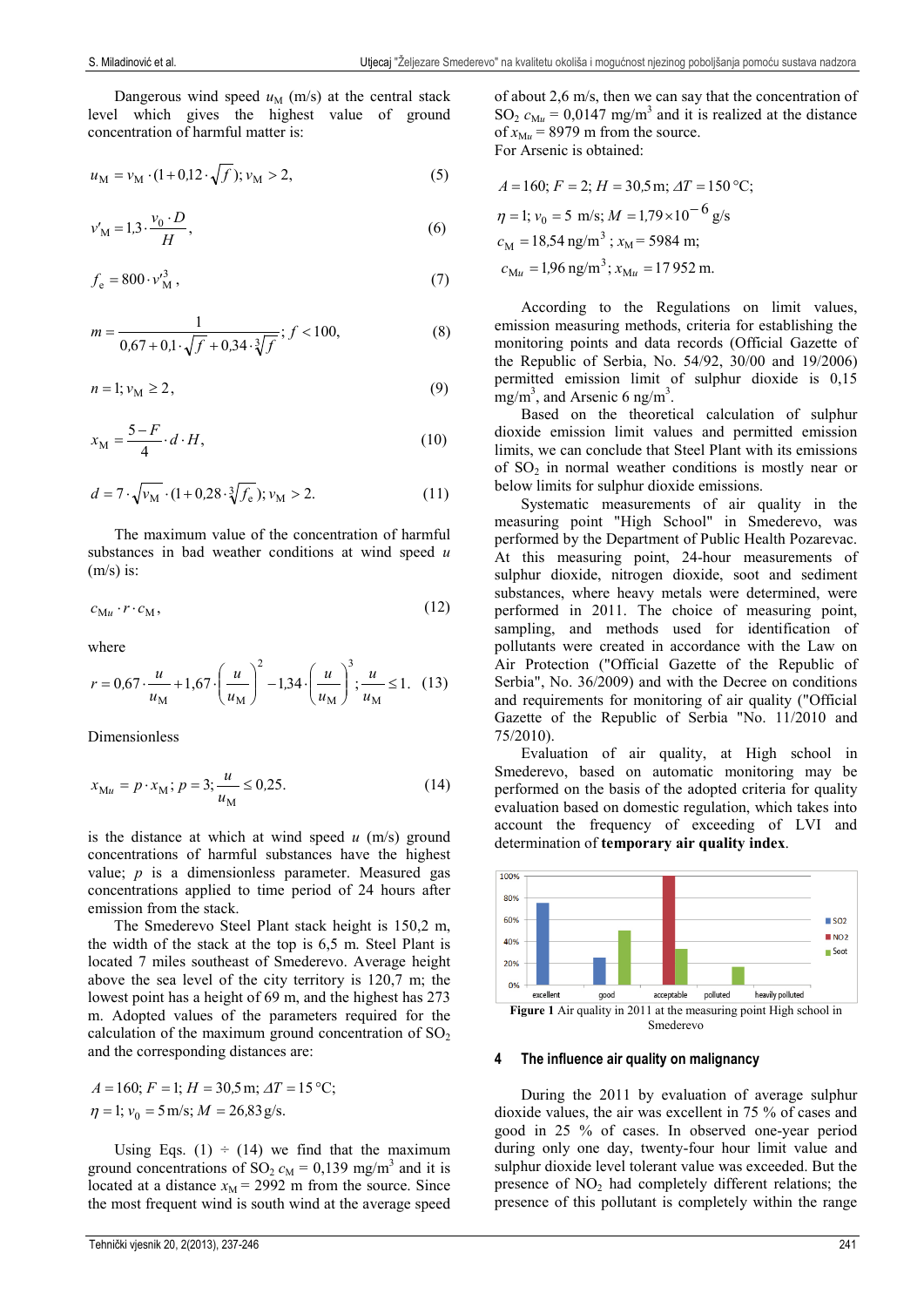$44 \div 85$  mg/m<sup>3</sup>, actually acceptable by its quality, which means just below the pollution limit. During the 42 days in total, twenty-four hour limit value of nitrogen dioxide is exceeded, and in one day, twenty-four hour tolerance value is exceeded too. The *LVI* was exceeded each month, the highest one in February for 10 days. The presence of soot is increased in winter months when the values are above the *LVI*, from October to March, mainly because of

the heating. In 50 % of cases, the presence of soot contributes that air pollution is at the pollution limit (33,33 %) or polluted (16,66 %) and 50 % of it is of good quality. During the 46 days in total, during the year, twenty-four hour limit value of soot level was exceeded, including 4 days when the twenty-four hours tolerant value was exceeded. Overdrafts are common in the winter period.

|  | Table 7 Results of automatic monitoring of air quality parameters at the measuring point Smederevo - High school during 2011 [6] |  |
|--|----------------------------------------------------------------------------------------------------------------------------------|--|
|  |                                                                                                                                  |  |

|       |                |                               | $SO_2 / \mu g/m^3$ |                        |                  |                     | $NO_2 / \mu g/m^3$ |                     |                | Soot / $\mu$ g/m <sup>3</sup> |               |                     |                                                     |
|-------|----------------|-------------------------------|--------------------|------------------------|------------------|---------------------|--------------------|---------------------|----------------|-------------------------------|---------------|---------------------|-----------------------------------------------------|
| Month | Parameter      | Number of measuring<br>by day | Average value      | value<br>Maximum daily | 150<br>Λ<br>LИ   | Number of measuring | Average value      | Maximum daily value | 85<br>Λ<br>LИ  | Number of measuring           | Average value | Maximum daily value | above<br>Number of days<br>$50\,$<br>$\land$<br>LVI |
|       |                | 31                            | 42,5               | 96,0                   | $\mathbf{0}$     | 31                  | 55,3               | 94,0                |                | 31                            | 42,4          | 126,0               | 10                                                  |
|       | $\mathbf{I}$   | 28                            | 46,2               | 111,0                  | $\mathbf{0}$     | 28                  | 72,8               | 105,0               | 10             | 28                            | 56,1          | 204,0               | 8                                                   |
|       | $\rm III$      | 31                            | 43,1               | 131,0                  | $\mathbf{0}$     | 31                  | 63,8               | 95,0                | 4              | 31                            | 31,2          | 127,0               | 4                                                   |
|       | IV             | 30                            | 19,8               | 44,0                   | $\boldsymbol{0}$ | 30                  | 58,9               | 91,0                | $\overline{c}$ | 30                            | 16,8          | 33,0                | $\boldsymbol{0}$                                    |
|       | V              | 31                            | 16,9               | 39,0                   | $\mathbf{0}$     | 31                  | 63,7               | 106,0               | $\overline{c}$ | 31                            | 13,1          | 48,0                | $\boldsymbol{0}$                                    |
|       | VI             | 30                            | 15,2               | 57,0                   | $\theta$         | 30                  | 66,6               | 98,0                | 5              | 30                            | 10,8          | 20,0                | $\boldsymbol{0}$                                    |
|       | VII            | 31                            | 8,5                | 17,0                   | $\theta$         | 31                  | 61,2               | 92,0                | $\mathbf{1}$   | 31                            | 13,3          | 24,0                | $\boldsymbol{0}$                                    |
|       | VIII           | 31                            | 12,9               | 57,0                   | $\mathbf{0}$     | 31                  | 66,9               | 67,0                | 5              | 31                            | 16,5          | 20,0                | $\boldsymbol{0}$                                    |
|       | IX             | 30                            | 14,8               | 51,0                   | $\mathbf{0}$     | 30                  | 70,4               | 120,0               | $\overline{8}$ | $\overline{30}$               | 17,8          | 41,0                | $\boldsymbol{0}$                                    |
|       | $\overline{X}$ | 31                            | 23,6               | 64,0                   | $\mathbf{0}$     | 31                  | 48,2               | 89,0                | $\mathbf{1}$   | 31                            | 30,8          | 99,0                | 5                                                   |
|       | XI             | 30                            | 28,7               | 74,0                   | $\mathbf{0}$     | $\overline{30}$     | 57,7               | 99,0                | 2              | $\overline{30}$               | 59,3          | 161,0               | $\overline{13}$                                     |
|       | XII            | 31                            | 35,2               | 79,0                   | $\mathbf{0}$     | 30                  | 50,9               | 178,0               | $\mathbf{1}$   | 31                            | 34,3          | 90,0                | 6                                                   |
|       | Year           | $\overline{\phantom{0}}$      | 25,6               | 68,33                  | $\mathbf{0}$     |                     | 61,36              | 102,8               | 3,5            | $\overline{\phantom{a}}$      | 28,53         | 82,7                | 38,3                                                |

The connection between public health of the population and environmental conditions is not direct, because there are many other factors that affect human health. However, among many factors that determine the health status of the population, environmental factor is highly ranked, besides heritage and individual characteristics, lifestyle and the availability and effectiveness of health services. It is common thinking that the air quality in urban areas has a greater impact on the health of the population than other environmental factors, and that the ambient air pollutants represents one of the most important causes of health problems in general. According to the estimation of World Health Organization, each increase of 10 μg of fine particles in the air means that the risk of premature death increases from 11 % to 17 %. Numerous epidemiological studies clearly show that the air pollution as respiratory particles is related to increased morbidity and mortality from respiratory and cardiovascular diseases. The increase in certain diseases (cardiovascular diseases and hypertension, respiratory diseases, malignant diseases, infectious and parasitic diseases) can be the result of modern lifestyles, but also the result of environmental pollution. Carcinogenic effects of many contaminants were also determined. These are the polycyclic aromatic hydrocarbons, primarily the most widely benzopyrene, tetraethyl, asbestos, soot and carbon sediments. Some of them, such as lead compounds, change their ways of entering the body, because one can consume them through the soil and vegetation. CO,  $NO<sub>x</sub>$  and  $SO<sub>2</sub>$  and

pollutants, and both in the world and in our country, alone or together with the other pollutants they can cause serious health problems. The most important effect of these pollutants on health of the population is expressed in the respiratory tract. They affect the appearance of respiratory diseases and lead to changes in the pulmonary defence system. Besides respiratory diseases, the presence of these pollutants affects the decrease of immune system and the occurrence of cancer [7]. The reactions of people to the polluted air exposure, depends on the concentration level of the contamination matter, exposure time and persons current health condition, as well as the weather conditions. Certain segments of the population such as children, women at childbearing age, elderly and chronically ill persons, are more sensitive and they manifest symptoms of disease even at low concentrations of the pollutant in the air. Pollutants present in the ambient air, especially respirable particles (particulate matter - PM) because of their negative effects on human health, drew attention of experts, regulators and general public. The most recent researches of experts of the European Union warn that due to air pollution, life had lost at least 3,6 million people. Air pollution by suspended matter consists of very small particles in liquid or solid state of matter. Among them are especially important the ones that can reach the deepest parts of the lungs. These particles have a diameter less than 10 μm or in descriptive terms; their diameter is smaller than 1/7 thickness of a human hair. About 99 % of inhaled

soot are "classic polluters", the most common measured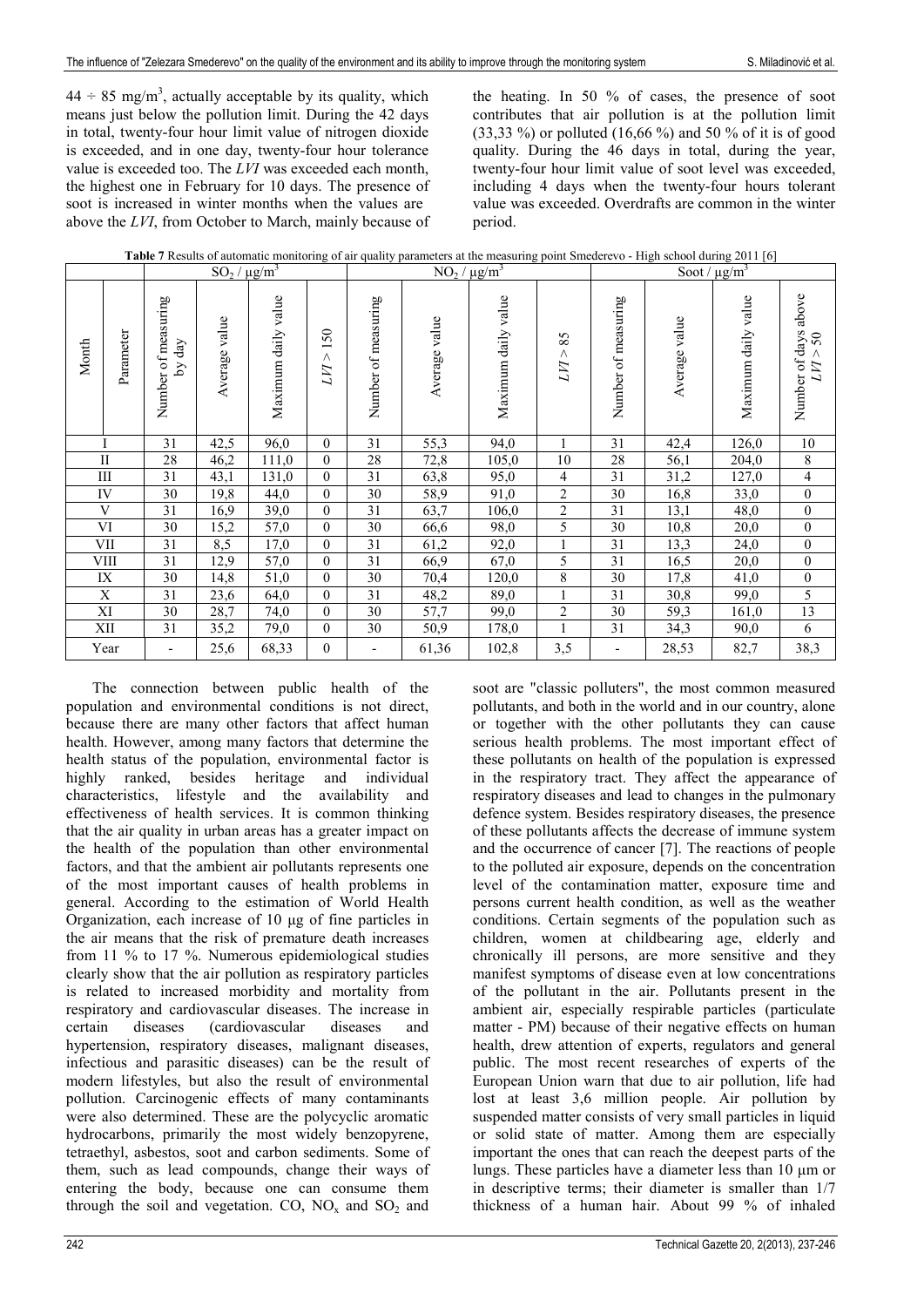suspended particles from the air are instantly eliminated from the body by exhalation, because they are mostly retained in the upper parts of the respiratory tract. The remaining 1 % of the particles are retained in the organism, come to the trachea and go to the lungs. Particles hazardous to human respiratory organs are those smaller than 10  $\mu$ m. Such small particles have the tendency to deposit in the alveoli. Which part of the inhaled particles will remain in the respiratory tract and which depth they will reach before they deposit, depends on their size as the most important factor that determines the risk of inhalation of particles. If the particles reach the lungs, they slow down the exchange of oxygen and carbon dioxide, reducing breath. This leads to greater heart straining, which needs increased effort to compensate reduced oxygen intake. Usually, people who are sensitive to these harsh conditions suffer from respiratory diseases such as Emphysema, Bronchitis, Asthma and heart problems [8]. Particles, as well as the matters in liquid or gaseous state which are brought together with the absorbed or inhaled particles and which are toxic, contribute to the damage of organs, such as kidneys and liver. Although  $PM_{10}$  attack the entire human population, population categories (children, pregnant women, the elderly and ill) are particularly endangered. Besides their contribution to health damage,  $PM_{10}$  reduce visibility during the day because they create visible effects which are similar to mist, and often recognized as smog.

Not only long-term exposure studies fall within research on health effects of exposure to respirable particles. Even before the beginning of the studies on the health effects, air pollution and prolonged exposure, the studies were done on mortality related to ambient concentrations exposure to respirable particles during the same or during several previous days,. Based on the study implemented in 90 U.S. cities, it is determined that total mortality is increased by 0,27 % and cardiopulmonary mortality by  $0.69$  % with  $PM_{10}$  concentration increase by 10  $\mu$ g/m<sup>3</sup>. In a broad European study, which is based on data from 29 cities, the estimated increase of total mortality was 0,6 % while the estimated increase of cardiovascular mortality was  $0.76\%$  for  $PM_{10}$ concentrations increase by 10  $\mu$ g/m<sup>3</sup> [9].

According to the air quality which depends on sulphur dioxide, nitrogen oxides, carbon monoxide, soot, powder matter and other emissions, Smederevo is among ten most polluted cities in Serbia. The relation between the degree of environmental quality and the health of residents in the city area of Smederevo has not been studied thoroughly. Based on data from the health statistics on issued medicaments, disease structure and existing database of environmental threats, we attempted to find causal relationship. General picture of health condition and general disease symptoms can be related to the impact of certain pollutants recorded in the environment.

**Table 8** Movement of malignant disease in Smederevo and rural localities in 1997 ÷ 2011

| Settlement                                                     | 1997                         | 1998           | 1999           | 2000                     | 2001           | 2002           | 2003                    | 2004                    | 2005           | 2006                    | 2007                     | 2008           | 2009                    | 2010                    | 2011                     |
|----------------------------------------------------------------|------------------------------|----------------|----------------|--------------------------|----------------|----------------|-------------------------|-------------------------|----------------|-------------------------|--------------------------|----------------|-------------------------|-------------------------|--------------------------|
| Smederevo                                                      | 89                           | 77             | 49             | 111                      | 221            | 205            | 186                     | 151                     | 271            | 248                     | 260                      | 260            | 235                     | 250                     | 278                      |
| Mihajlovac                                                     | 5                            | $\overline{2}$ | $\overline{4}$ | 11                       | 16             | 8              | 14                      | $\overline{4}$          | 11             | $\overline{7}$          | 5                        | 10             | 12                      | 12                      | $\overline{4}$           |
| Skobalj                                                        | $\overline{2}$               | $\overline{2}$ | 1              | $\overline{c}$           | 10             | $\overline{c}$ | 6                       | 5                       | 5              | $\overline{7}$          | 1                        | 9              | 12                      | 6                       | 5                        |
| Vrbovac                                                        | $\overline{\phantom{m}}$     | $\blacksquare$ | 1              | $\overline{\phantom{a}}$ | 6              | $\overline{a}$ | 3                       | 3                       | $\overline{2}$ | $\overline{2}$          | 5                        | 5              | $\mathbf{1}$            | 5                       | $\mathbf{1}$             |
| Lipe                                                           | $\overline{4}$               | 6              | 4              | $\overline{4}$           | 20             | 11             | $\overline{8}$          | 5                       | 9              | 6                       | 5                        | 8              | 6                       | 13                      | $\overline{4}$           |
| Osipaonica                                                     | $\overline{2}$               | $\overline{a}$ | 3              | 5                        | 17             | 10             | 14                      | $\,$ 8 $\,$             | 9              | 5                       | 13                       | 10             | 10                      | $\overline{4}$          | 13                       |
| Landol                                                         | $\overline{\phantom{a}}$     | 1              | ۰              | $\blacksquare$           | $\overline{2}$ | $\overline{2}$ | $\overline{2}$          | $\overline{2}$          | $\overline{2}$ | $\overline{3}$          | 3                        | 3              | 3                       | $\overline{4}$          | $\mathbf{1}$             |
| Vodanj                                                         | 2                            | $\mathbf{1}$   | 1              | $\overline{2}$           | 9              | $\overline{4}$ | 6                       | 3                       | $\overline{4}$ | $\mathbf{1}$            | 9                        | 3              | $\overline{4}$          | $\overline{4}$          | 5                        |
| Radinac                                                        | 8                            | $\overline{7}$ | $\overline{2}$ | 5                        | 16             | 11             | 9                       | 14                      | 23             | 15                      | 23                       | 15             | 10                      | 12                      | 13                       |
| Ralja                                                          | $\overline{a}$               | $\blacksquare$ | $\mathbf{2}$   | $\mathbf{1}$             | $\overline{c}$ | $\overline{c}$ |                         | $\boldsymbol{2}$        | $\overline{4}$ | $\overline{4}$          | $\boldsymbol{6}$         | 4              | 6                       | $\overline{3}$          | $\overline{4}$           |
| Vranovo                                                        | $\overline{2}$               | 1              | $\overline{c}$ | 5                        | 12             | 7              | 9                       | 6                       | $\overline{4}$ | 5                       | 9                        | 6              | 10                      | $\overline{7}$          | 8                        |
| Dobri Do                                                       | $\mathbf{1}$                 | 3              | 1              | $\mathbf{1}$             | 4              | $\overline{4}$ |                         | $\mathbf{1}$            | 3              | $\mathbf{1}$            | 5                        | 6              | 3                       | 3                       | 6                        |
| Lugavčina                                                      | $\overline{2}$               | $\overline{2}$ | $\overline{a}$ | $\overline{4}$           | 6              | 10             | 8                       | 9                       | 11             | 6                       | 8                        | 13             | $\overline{7}$          | 6                       | 10                       |
| Seone                                                          | $\overline{2}$               | $\mathbf{1}$   | 1              | $\mathbf{1}$             | 3              | $\overline{2}$ | $\overline{4}$          | 3                       | $\Omega$       | $\overline{2}$          | $\overline{4}$           | 5              | $\overline{2}$          | $\overline{4}$          | $\overline{2}$           |
| Vučak                                                          | $\mathbf{1}$                 | $\overline{a}$ | $\mathbf{1}$   | 3                        | 4              | 5              | $\mathfrak{2}$          | $\overline{2}$          | $\overline{7}$ | $\overline{3}$          | 5                        | 5              | $\mathbf{1}$            | $\overline{2}$          | 6                        |
| Drugovac                                                       | $\mathbf{1}$                 | 1              | $\mathbf{1}$   | $\overline{\mathbf{4}}$  | 8              | 6              | 5                       | 6                       | 9              | 8                       | 11                       | 6              | 5                       | 5                       | 6                        |
| Udovice                                                        | $\overline{3}$               | $\mathbf{1}$   | $\mathbf{1}$   | $\overline{c}$           | 6              | 4              | $\overline{\mathbf{4}}$ | $\overline{3}$          | 3              | $\overline{4}$          | $\overline{c}$           | $\overline{7}$ | 3                       | $\overline{\mathbf{4}}$ | $\,8\,$                  |
| M. Krsna                                                       | 3                            | 1              | $\overline{c}$ | $\overline{c}$           | 6              | 6              | $\mathfrak{2}$          | 10                      | 10             | $\overline{4}$          | 6                        | 6              | 8                       | 6                       | 8                        |
| Binovac                                                        | $\mathbf{1}$                 |                | $\mathbf{1}$   | $\overline{\phantom{a}}$ | 6              | $\mathbf{1}$   | $\overline{2}$          | $\overline{2}$          | $\overline{4}$ | $\overline{0}$          |                          | $\overline{1}$ | 3                       | $\overline{c}$          | $\overline{2}$           |
| Šalinac                                                        | $\overline{\phantom{a}}$     | 1              | $\overline{c}$ | $\overline{\phantom{a}}$ | 3              | $\overline{4}$ |                         | $\mathbf{1}$            |                | $\mathbf{1}$            | 5                        | $\overline{2}$ | 1                       | $\overline{2}$          | $\overline{\mathbf{3}}$  |
| Suvodol                                                        | $\overline{2}$               |                | $\overline{c}$ | $\overline{\phantom{a}}$ |                | 5              | 3                       | ÷,                      | 5              | $\overline{3}$          | $\overline{\phantom{a}}$ | 6              | $\overline{4}$          | 3                       | $\overline{\phantom{a}}$ |
| Saraorci                                                       | $\mathbf{1}$                 | 3              | 1              | 1                        | 7              | 5              | 6                       | 3                       | 6              | 6                       | 10                       | 3              | 7                       | 6                       | $\overline{4}$           |
| Petrijevo                                                      | $\qquad \qquad \blacksquare$ | $\mathbf{1}$   | $\blacksquare$ | $\mathbf{1}$             | 1              | $\overline{3}$ | L.                      | $\overline{3}$          | $\overline{4}$ | $\theta$                | 3                        | $\overline{2}$ | $\overline{\mathbf{3}}$ | 5                       | $\overline{a}$           |
| M. Orašje                                                      | $\overline{\phantom{m}}$     | $\mathbf{1}$   |                | $\sqrt{2}$               | 3              | $\mathbf{1}$   |                         | $\mathbf{1}$            | 3              | $\boldsymbol{0}$        | $\overline{\mathbf{4}}$  | 1              | $\mathbf{1}$            | 3                       | $\sqrt{2}$               |
| Kolari                                                         | $\blacksquare$               | $\overline{2}$ |                | $\overline{c}$           | 8              | $\overline{4}$ | 5                       | 6                       | 3              | 3                       | $\tau$                   | 6              | 3                       | 8                       | 5                        |
| Lunjevac                                                       | $\overline{\phantom{a}}$     |                | $\mathbf{1}$   | $\overline{2}$           |                | $\mathbf{1}$   | $\overline{2}$          | $\overline{\mathbf{3}}$ | $\overline{2}$ | $\overline{\mathbf{3}}$ | $\overline{2}$           | 3              | $\overline{2}$          |                         |                          |
| Badljevica                                                     | 1                            | 1              | $\blacksquare$ | $\overline{\phantom{a}}$ | $\overline{c}$ |                |                         | $\mathbf{1}$            | $\mathbf{0}$   | 3                       |                          |                | $\mathbf{1}$            | $\mathbf{2}$            | 1                        |
| Kulič                                                          |                              | ÷.             | $\blacksquare$ | $\mathbf{1}$             |                | $\overline{4}$ | 3                       | L,                      | $\theta$       | $\theta$                | 1                        | 1              | $\mathbf{1}$            | $\overline{2}$          | $\mathbf{1}$             |
| Total                                                          | 132                          | 115            | 83             | 172                      | 401            | 327            | 305                     | 357                     | 415            | 350                     | 412                      | 406            | 364                     | 383                     | 400                      |
| Report of the Health Center "Sveti Luka" Hospital in Smederevo |                              |                |                |                          |                |                |                         |                         |                |                         |                          |                |                         |                         |                          |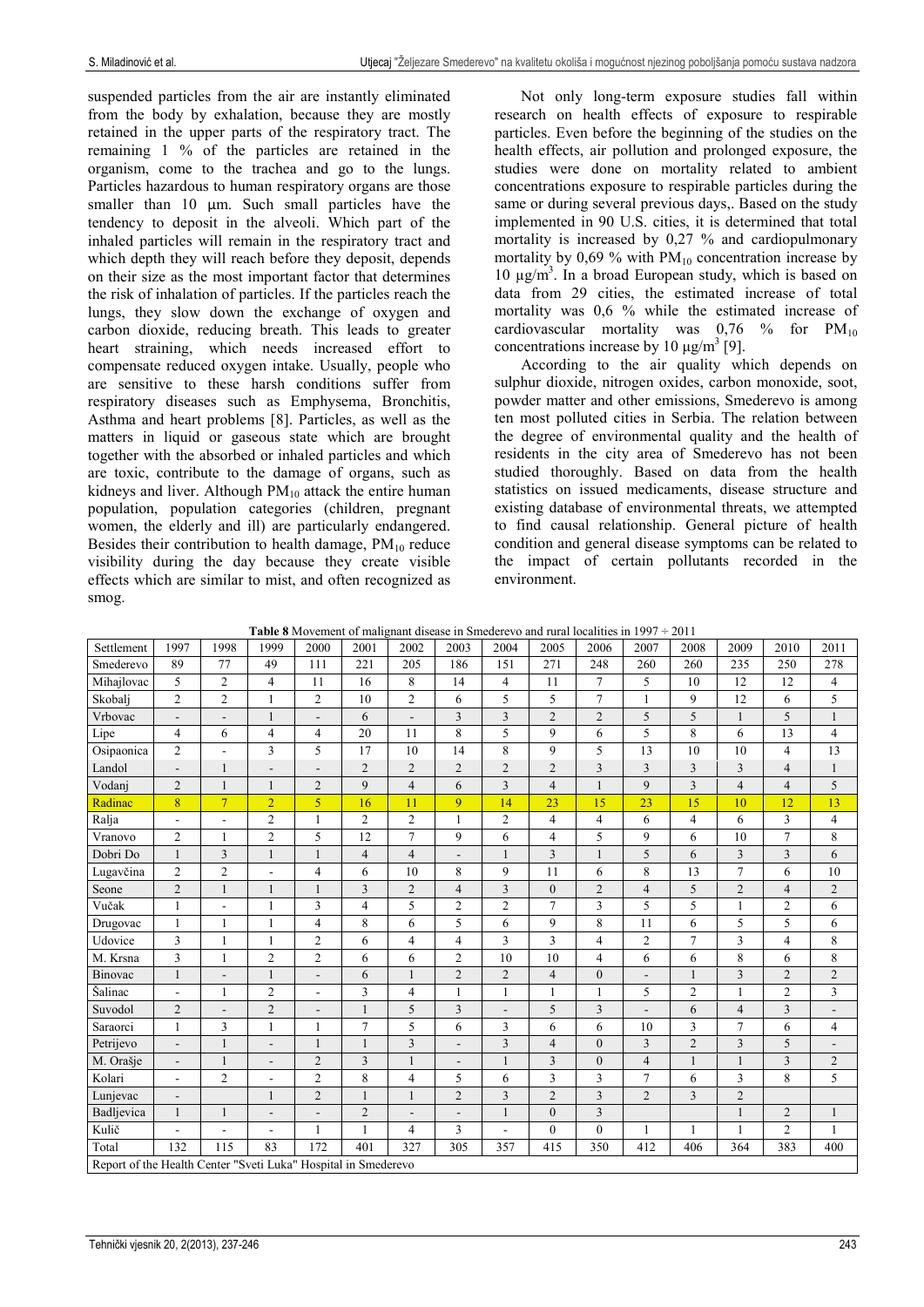We analyzed health statistics of issued medicaments. "Apotekarska ustanova" supplies the City of Smederevo with medicaments and this institution has 14 pharmacies. Based on 5484 drug prescriptions, these pharmacies issued 1 080 491 medicaments in 2011. Our attention was focused on segregation of drugs used in the treatment of respiratory diseases: Emphysema, Bronchitis, Asthma, Lung cancer and infectious diseases. In collaboration with physicians and specialists for lung and respiratory organ treatment, we specifically marked antibiotics used in lung treatment and strengthening lung defence system, pumps that facilitate breathing to asthmatics and people suffering from obstructive bronchitis, drugs used to treat Lung cancer, Tuberculosis, allergies, cough medicines and fungal diseases. We also marked drugs used for pain which are used to soothe the pain related to Lung cancer in advanced stages. We found that 48 kinds of antibiotics with a total of 68.822 units were issued in 2011, which is 6,4 % of total issued drugs. 11 types of pumps are also issued with 17.216 units, commonly used by children and chronically ill persons. The total number of marked drugs used in the treatment of respiratory diseases is 123.600 which is more than 10 % of total issued drugs.

From the shown Tab. 8 one can see that the number of malignant diseases is on the rise. The increase since 2001 and its holding until 2011 is particularly significant. The number of patients is alarmingly increased almost

three times. This situation cannot be fully explained by environmental pollution, but some facts can lead to the problem of the environment. As a matter of fact, the Smederevo Steel Plant, previously known as "Sartid", was privatized in 2003 by the American company U.S. Steel. The production beat every record and grew to the historic record of 2,2 million tons per year, and that was the first time that both Blast Furnaces worked together. Since then only one Blast Furnace has been in operation, and the other has been repaired. This production was inevitably reflected in increased environmental pollution of the surroundings, which certainly had an effect on the health of the population. From our previous representation of the environment one can see that almost all of the parameters endangering the environment were, in this period, over GVI. In this observed period, Radinac, a village in the Steel Plant neighbourhood, had the highest number of patients (183), which is clearly the result of environment violated at a large scale. Settlements located on Sumadija hills, more than 100 meters above the sea level, where the atmospheric circulation is much higher, had a significantly smaller number of ill people (dark lines) than the number of patients in the settlements located in the Velika Morava valley, below 100 m above sea level.

Data from Tab. 9 can also point to a causal relation of the quality of environment and growth of malignant diseases.

|  |  |  | <b>Table 9</b> Malignant diseases according to location and sex in the City of Smederevo |
|--|--|--|------------------------------------------------------------------------------------------|
|  |  |  |                                                                                          |

| Malignant<br>diseases                                          | Age             |                             | 2000           | 2001                    | 2002           | 2003           | 2004         | 2005           | 2006           | 2007           | 2008           | 2009           | 2010           | 2011           |
|----------------------------------------------------------------|-----------------|-----------------------------|----------------|-------------------------|----------------|----------------|--------------|----------------|----------------|----------------|----------------|----------------|----------------|----------------|
| Oral mouth<br>pharynx                                          | $00 - 14$       | $\boldsymbol{m}$            | $\overline{3}$ | 22                      | 10             | $\mathbf{Q}$   | 3            | 6              | 10             | 13             | 8              | $\overline{4}$ | 11             | 8              |
|                                                                |                 | $\mathcal{L}$               | $\overline{2}$ | 3                       | $\overline{4}$ |                | 3            | $\theta$       | $\overline{2}$ | $\overline{4}$ | 3              | $\overline{2}$ | 5              | $\mathbf{1}$   |
| Gastrointestinal<br>tract                                      | $15 - 29$       | $\boldsymbol{m}$            | 14             | 46                      | 39             | 44             | 24           | 39             | 38             | 33             | 42             | 28             | 28             | 19             |
|                                                                |                 | f                           | 10             | 33                      | 36             | 25             | 20           | 25             | 12             | 26             | 19             | 22             | 22             | 23             |
| Respiratory<br>system and<br>thoracic cavity                   | $30 - 39$       | $\boldsymbol{m}$            | 13             | 106                     | 76             | 73             | 59           | 82             | 82             | 89             | 71             | 63             | 75             | 89             |
|                                                                |                 | $\int$                      |                | 25                      | 23             | 11             | 16           | 14             | 13             | 14             | 22             | 14             | 22             | 22             |
| Bones and joint<br>cartilage                                   | $40 - 42$       | $\boldsymbol{m}$            |                |                         | 3              |                |              |                | 1              |                | 1              |                |                | $\overline{c}$ |
|                                                                |                 | $\mathcal{L}$               |                | $\mathbf{1}$            | $\mathbf{1}$   |                |              |                |                | 1              | $\mathbf{1}$   | $\mathbf{1}$   |                |                |
| Melanoma and<br>other skin<br>cancers                          | $43 - 44$       | $\boldsymbol{m}$            | 20             | 20                      | 19             | 27             | 30           | 22             | 21             | 22             | 31             | 22             | 27             | 34             |
|                                                                |                 | $\int$                      | 11             | 18                      | 20             | 10             | 15           | 26             | 32             | 33             | 28             | 25             | 32             | 31             |
| Lipoma                                                         | $45 - 49$       | $\boldsymbol{m}$            | $\mathbf{1}$   | $\overline{\mathbf{3}}$ |                | $\overline{c}$ |              | $\mathbf{1}$   | $\overline{c}$ |                |                | $\overline{2}$ |                | $\mathbf{1}$   |
|                                                                |                 | $\mathcal{L}_{\mathcal{L}}$ | 1              | 3                       |                |                |              | $\overline{2}$ | 3              | $\overline{c}$ |                | $\sqrt{2}$     |                |                |
| <b>Breast cancer</b><br>Genital tumors                         | 50<br>$51 - 63$ | $\boldsymbol{m}$            | 1              | 1                       |                |                | 1            |                | 1              |                |                |                |                |                |
|                                                                |                 | $\mathcal{L}_{\mathcal{L}}$ | 49             | 55                      | 33             | 52             | 38           | 67             | 46             | 42             | 41             | 52             | 37             | 58             |
|                                                                |                 | $\boldsymbol{m}$            | $\overline{4}$ | 3                       | 3              | 6              | 6            | 22             | 13             | 39             | 62             | 42             | 43             | 43             |
|                                                                |                 | f                           | 22             | 43                      | 28             | 15             | 22           | 45             | 32             | 49             | 27             | 43             | 35             | 32             |
| Tumors of<br>urinary system                                    | 64+68           | $\mathfrak{m}$              | 6              | 5                       | $\overline{7}$ | 6              | $\mathbf{1}$ | 25             | 13             | 14             | 20             | 13             | 17             | 17             |
|                                                                |                 | f                           | 1              | $\mathbf{1}$            | $\overline{2}$ | $\overline{2}$ | 3            | 8              | $\overline{c}$ | $\overline{7}$ | $\overline{4}$ | $\overline{7}$ | 6              | 5              |
| Eye, brain<br>tumors                                           | $69 - 72$       | $\boldsymbol{m}$            | $\overline{4}$ | $\overline{2}$          | $\overline{2}$ | 5              | $\mathbf{1}$ | $\overline{4}$ | 3              | $\overline{4}$ | $\overline{2}$ | 3              | 3              | $\overline{c}$ |
|                                                                |                 | $\int$                      |                | $\mathbf{1}$            | $\overline{2}$ | $\overline{4}$ | 3            | $\overline{2}$ | $\overline{4}$ | $\mathbf{1}$   | $\overline{2}$ | $\overline{2}$ | $\mathbf{1}$   | $\mathbf{1}$   |
| Endocrine<br>glands tumors                                     | $73 - 80$       | $\boldsymbol{m}$            |                | 3                       | $\overline{4}$ | $\overline{2}$ | 3            | $\overline{7}$ | 11             | 8              | $\mathfrak{2}$ | $\overline{4}$ | $\overline{c}$ | $\overline{4}$ |
|                                                                |                 | f                           |                | 1                       | $\overline{7}$ | 3              | 3            | $\overline{4}$ | $\overline{4}$ | $\overline{4}$ | $\overline{4}$ | $\overline{4}$ | 12             | $\overline{4}$ |
| Tumors of the<br>lymphoid,<br>blood and<br>related tissues     | $96 - 18$       | $\boldsymbol{m}$            | 6              | 3                       | 8              | 5              | 5            | $\overline{4}$ | $\overline{3}$ | $\overline{2}$ | $\overline{7}$ | $\overline{4}$ | $\overline{4}$ |                |
|                                                                |                 | f                           | 4              | 4                       |                | $\overline{4}$ | 1            | 10             | $\overline{2}$ | 5              | 9              | 5              | $\mathbf{1}$   |                |
| Total                                                          |                 | $\boldsymbol{m}$            | 72             | 213                     | 171            | 179            | 133          | 212            | 198            | 224            | 246            | 185            | 210            | 223            |
|                                                                |                 | f                           | 100            | 188                     | 156            | 126            | 124          | 203            | 152            | 188            | 160            | 179            | 173            | 177            |
| Total                                                          | $m + f$         |                             | 172            | 401                     | 327            | 305            | 257          | 415            | 350            | 412            | 406            | 364            | 383            | 400            |
| Report of the Health Center "Sveti Luka" Hospital in Smederevo |                 |                             |                |                         |                |                |              |                |                |                |                |                |                |                |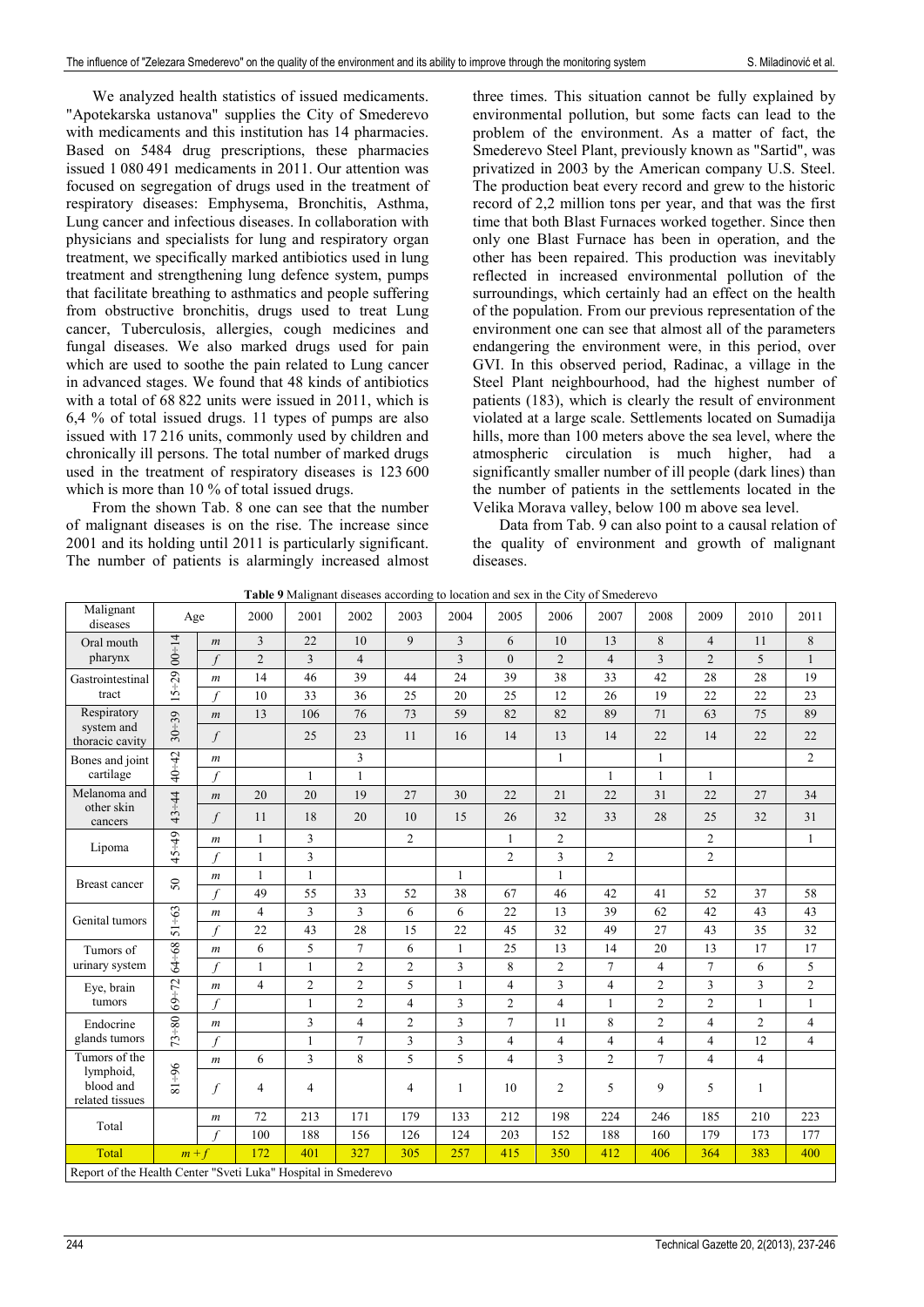

 $1997 \div 2011$ 

We can conclude that air pollution is directly related to respiratory and malignant diseases. In that sense, we can relate the large number of patients suffering from cancer of the respiratory system and thoracic cavity (1074), which represent 25,87 % of the total cancer patients. We notice considerably higher number of male patients (878) than women patients (196), which can be explained by working conditions in the Steel Plant. In production, where pollution is the highest, male labour force is mainly employed, while women mostly work in administration. If we add to that number the patients with cancer of the oral, mouth and pharynx (135), followed by melanoma and skin cancer (576), for which we can also assume that they are closely related to air pollution, this percentage is 43 %, which is nearly half of the patients. Carcinogenic effects of benzopirene, soot and carbon sediments, Arsenic heavy metal compounds, and nickel have great credit for the other malignant diseases such as tumours of endocrine glands, lymphoid and blood tissue. Arsenic concentration in the immediate vicinity of steelworks, in Ralja, reaches up to  $18,54$  ng/m<sup>3</sup>, and nickel to  $49,4$  ng/m<sup>3</sup>, which is almost twice of the allowable values. The effects of heavy metal pollution, which make up 1 % of the total pollution, include organ damages (kidney, liver, brain, etc.), brain damage and nervous system (seizures, mental retardation, behavioural problems, memory problems etc…), the heart and cardiovascular system (hypertension, heart failure) and so on. Mass of chronic non-communicable diseases (cardiovascular diseases, malignant tumours, obstructive lung disease, injuries, mental health disorders, etc.), for decades dominate the national pathology in Serbia [10].

# **5 Conclusion**

Based on the reported values of substances that make up the quality of the environment, we can conclude that the City of Smederevo is a settlement with highly polluted environment. This conclusion especially applies to the polluted air, where the values of certain pollutants exceed limits several times. It is evident that there is a real risk of their seriously endangering human health. Without taking specific measures, we cannot expect significant improvement and enhancement of environmental quality. The main priority that would contribute to reducing air pollution by typical and polluting matters and their elimination from the air, is setting of air polluter cadastres in the city of Smederevo. In this way an insight can be provided into the air quality condition in the whole area at any time. This especially applies to the Smederevo Steel Plant, which is a dominant source of air pollution. Based

on the cadastre one can make a meteorological diffusive model of pollution for the entire territory of the city, based on which the procedures in case of accidents and excessive pollution can be defined. Also, air protection from the harmful effects of pollutants is achieved through control over facilities and equipment which can contaminate the air and emission limitation is included to the limits stipulated by the Regulations on limit values, the method and terms of measuring and recording data, taking technological and other necessary measures for emissions reduction, as well as monitoring the impact of air pollution on human health and the environment. In order to improve the quality of the environment, additional measures such as the implementation of the project of gasification and central heating are needed. Existing boiler houses on liquid and solid fuels should be, in the future, converted in the boilers that use gas as a fuel. Diversion of transit and freight traffic on a circular road around the city would reduce air pollution in the city centre. This requires a study of the City and its vicinity transport mode, renewal, maintenance of existing and erection of new green spaces in the city and protection of low and medium green foliage of long growing period in the vicinity of major pollutants [11]. The city of Smederevo in its further development must rely on an ecological component and the general principle of sustainable development, because in this way it can be closer to the European standards, which can create opportunities and access to the EU funds and development loans.

# **Acknowledgement**

This paper is partly financed by the Ministry of Education and Science of Republic of Serbia, Projects TR 34019.

# **6 References**

- [1] Group of Authors Local Environmental Action Plan of the municipality of Smederevo. // Directorate of Construction, Urban Planning and Land, Smederevo, 2007, pp. 25-83.
- [2] Gavrilovic, Lj.; Miladinović, S. Pollution of watercourses in the municipality of Smederevo and their protection. // Proceedings of the Faculty of Geography, University of Belgrade, Volume LVII. Belgrade, 2009, pp. 19-33.
- [3] Agency for Environmental Protection. Results of automatic monitoring of air quality in the area of Smederevo, Belgrade, 2011.
- [4] Report on the environmental situation in the city of Smederevo, The Assembly of Smederevo, 2012.
- [5] Внуков, A. K. Защита атмосферы от выбросов энергообъектов: Справочник, Энергоатомиздат, Москва 1992, pp. 52-85.
- [6] Department of Public Health Pozarevac: Results of automatic monitoring of air quality in the area of Smederevo. Požarevac, 2011.
- Jammes, Y.; Delpierre, S.; Delvolgo, M. J. Long-term exposure of adults to outdoor air pollution is associated with increased airway obstruction and higher prevalence of bronchial hyperresponsiveness. // Arch Environ Health, 53, 6(1998), pp. 372-377.
- [8] Stojanovic, S.; Nikic, S. D. Exposure to air pollution and development of obstructive bronchitis. // Acta Medica Mediane, Vol 44 Institute of Public Health in Nis, Nis (2005), pp. 21-24.